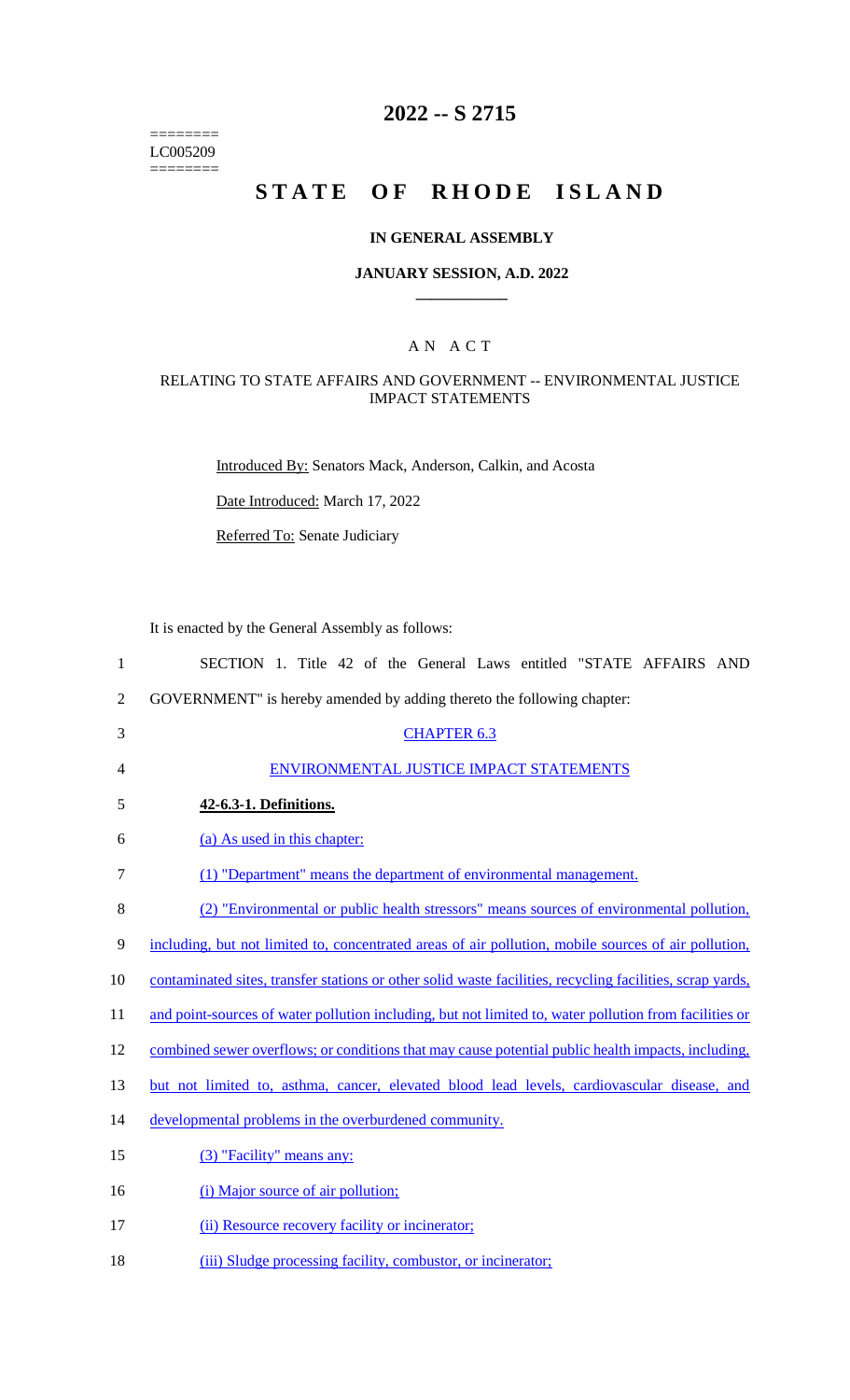(iv) Sewage treatment plant with a capacity of more than fifty million (50,000,000) gallons per day; (v) Transfer station or other solid waste facility, or recycling facility intending to receive at least one hundred (100) tons of recyclable material per day; (vi) Scrap metal facility; (vii) Landfill, including, but not limited to, a landfill that accepts ash, construction or 7 demolition debris, or solid waste; or (viii) Medical waste incinerator, Except that "facility" shall not include a facility that uses regulated medical waste processing equipment that accepts regulated medical waste for disposal , including a medical waste 11 incinerator, that is attendant to a hospital or university and intended to process self-generated regulated medical waste. (4) "Limited English proficiency" means that a household does not have an adult that 14 speaks English "very well" according to the United States Census Bureau. (5) "Low-income household" means a household that is at or below twice the poverty 16 threshold as that threshold is determined annually by the United States Census Bureau. (6) "Major source" means a major source of air pollution as defined by the federal Clean Air Act, Pub. L. 88-206, 42 U.S.C. Sections 7401 -- 7671a, or which directly emits, or has the 19 potential to emit, one hundred (100) tons per year or more of any air pollutant, or other applicable 20 criteria set forth in the federal Clean Air Act, Pub. L. 88-206, 42 U.S.C. Sections 7401 -- 7671q. (7) "Overburdened community" means any census block group, as determined in accordance with the most recent United States Census, in which: (i) At least thirty-five percent (35%) of the households qualify as low-income households; 24 (ii) At least forty percent (40%) of the residents identify as minority or as members of a state recognized tribal community; or 26 (iii) At least forty percent (40%) of the households have limited English proficiency. (8) "Permit" means any individual permit, registration, or license issued by the department 28 to a facility establishing the regulatory and management requirements for a regulated activity under 29 the following state laws: chapter 64 of title 42, chapter 37.1 of title 45, chapters 18.9, 19.1, 9.7 through 19.12 and 19.14 of title 23; except that "permit" shall not include any authorization or approval necessary to perform a remediation, as defined pursuant to chapter 19.14 of title 23 or any authorization or approval required for a minor modification of a facility's major source permit for activities or improvements that do not increase emissions. **42-6.3-2 List of overburdened communities.**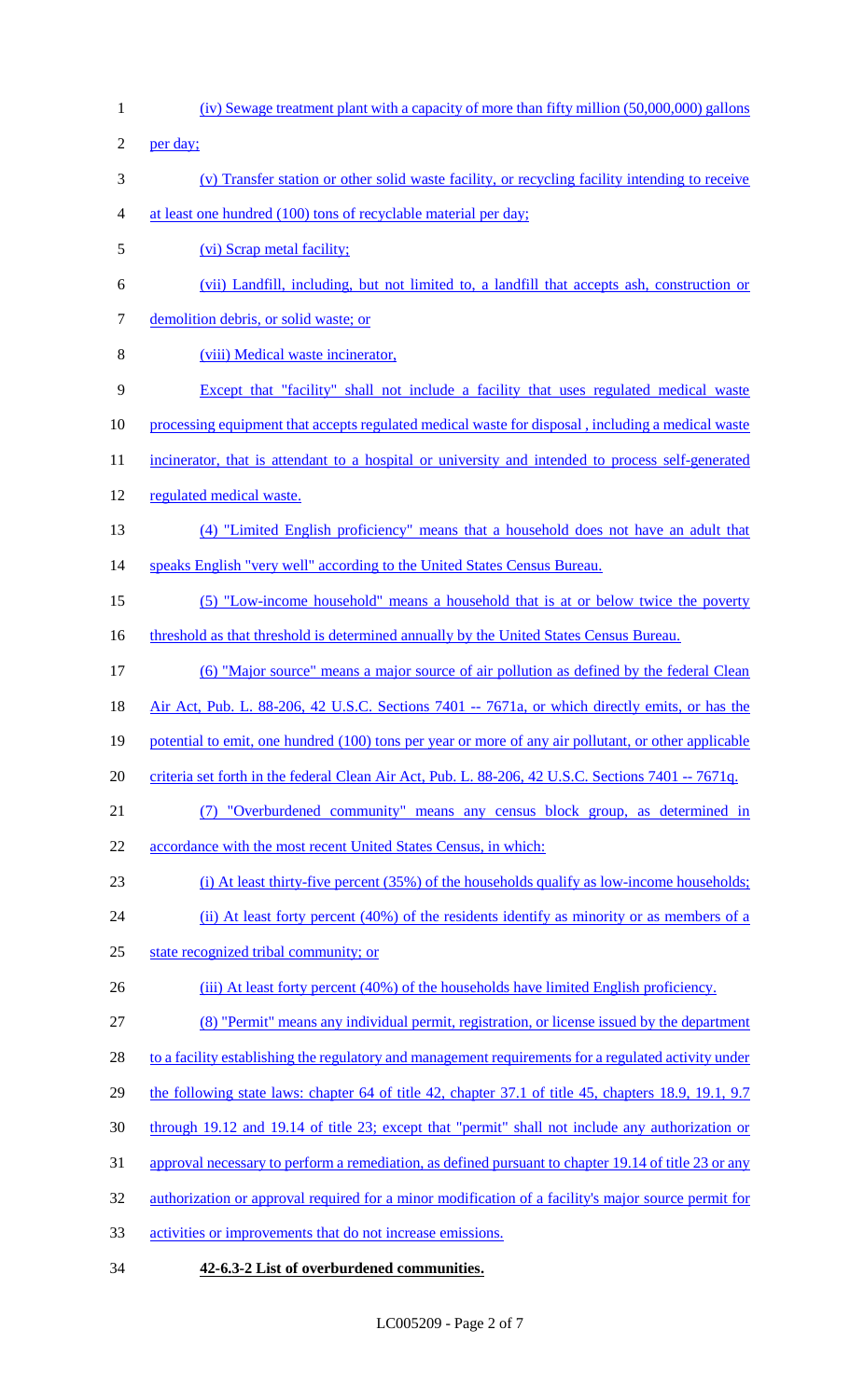1 No later than one hundred twenty (120) days after the effective date of this chapter, the 2 department shall publish and maintain on its Internet website a list of overburdened communities 3 in the state. The department shall update the list of overburdened communities at least once every 4 two (2) years. The department shall notify a municipality if any part of the municipality has been 5 designated an overburdened community pursuant to this chapter. 6 **42-6.3-3. Permitting procedure.**  7 (a) Beginning September 1, 2022, or immediately upon the adoption of the rules and 8 regulations required pursuant § 46-6.3-3, the department shall not consider complete for review 9 any application for a permit for a new facility or for the expansion of an existing facility, or any 10 application for the renewal of an existing facility's major source permit, if the facility is located, or 11 proposed to be located, in whole or in part, in an overburdened community, unless the permit 12 applicant first: 13 (1) Prepares an environmental justice impact statement that assesses the potential 14 environmental and public health stressors associated with the proposed new or expanded facility, 15 or with the existing major source, as applicable, including any adverse environmental or public 16 health stressors that cannot be avoided if the permit is granted, and the environmental or public 17 health stressors already borne by the overburdened community as a result of existing conditions 18 located in or affecting the overburdened community; 19 (2) Transmits the environmental justice impact statement required to be prepared pursuant 20 to subsection (a)(1) of this section, at least sixty (60) days in advance of the public hearing required 21 pursuant to subsection (a)(3) of this section, to the department and to the governing body and the 22 clerk of the municipality in which the overburdened community is located. Upon receipt, the 23 department shall publish the environmental justice impact statement on its Internet website; and 24 (3) Organizes and conducts a public hearing in the overburdened community. 25 (b) The permit applicant shall publish a notice of the public hearing in at least two (2) 26 newspapers circulating within the overburdened community, including one local non-English 27 language newspaper, if applicable, not less than sixty (60) days prior to the public hearing. The 28 permit applicant shall provide a copy of the notice to the department, and the department shall 29 publish the notice on its Internet website. The notice of the public hearing shall provide the date, 30 time, and location of the public hearing, a description of the proposed new or expanded facility or 31 existing major source, as applicable, a map indicating the location of the facility, a brief summary 32 of the environmental justice impact statement, information on how an interested person may review 33 a copy of the complete environmental justice impact statement, an address for the submittal of 34 written comments to the permit applicant, and any other information deemed appropriate by the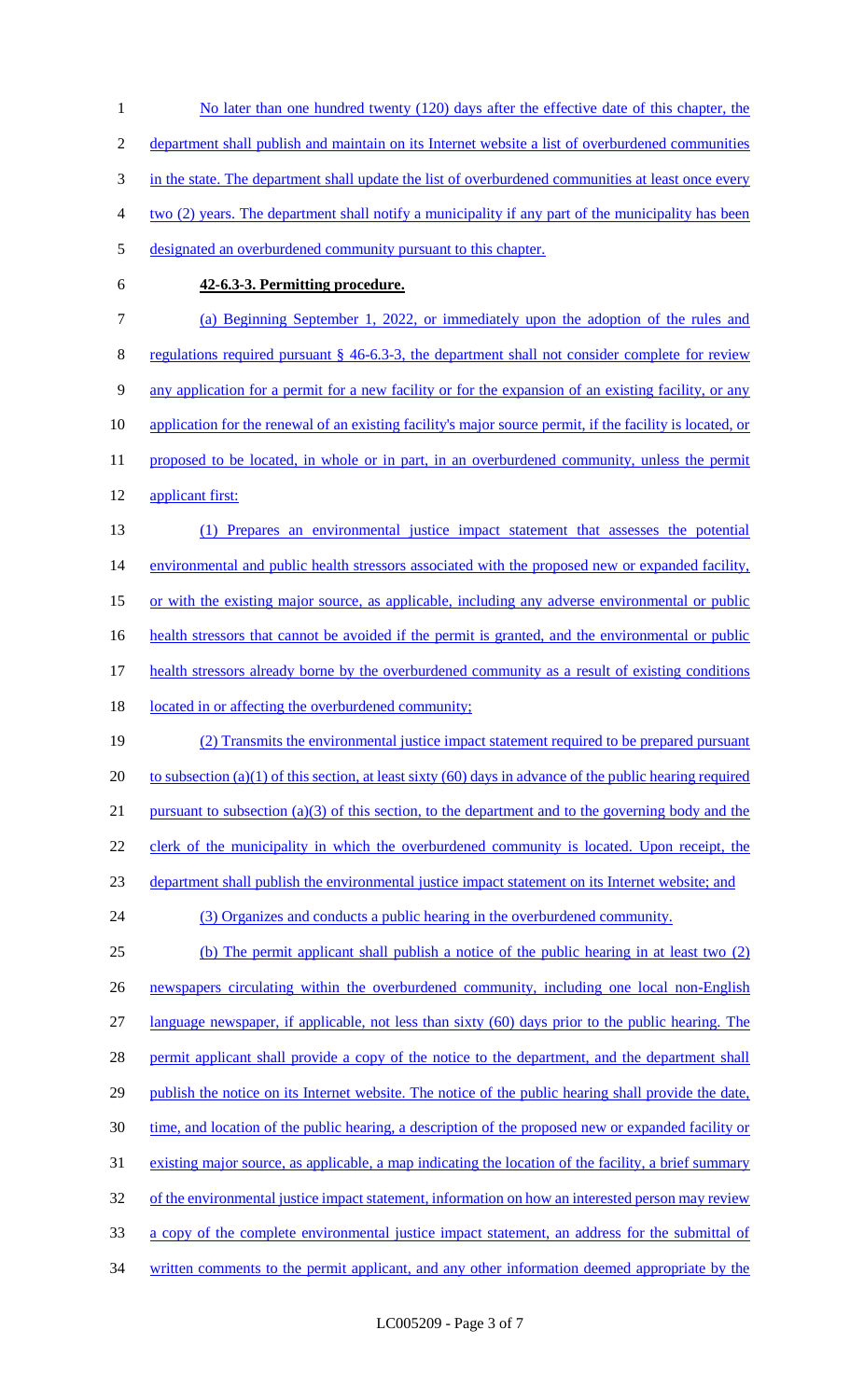1 department. At least sixty (60) days prior to the public hearing, the permit applicant shall send a copy of the notice to the department and to the governing body and the clerk of the municipality in which the overburdened community is located. The applicant shall invite the municipality to participate in the public hearing.

5 (c) At the public hearing, the permit applicant shall provide clear, accurate, and complete 6 information about the proposed new or expanded facility, or existing major source, as applicable, 7 and the potential environmental and public health stressors associated with the facility. The permit 8 applicant shall accept written and oral comments from any interested party, and provided an 9 opportunity for meaningful public participation at the public hearing. The permit applicant shall 10 transcribe the public hearing and, no later than ten (10) days after the public hearing, submit the 11 transcript along with any written comments received, to the department. Following the public 12 hearing, the department shall consider the testimony presented and any written comments received, 13 and evaluate the issuance of, or conditions to, the permit, as necessary in order to avoid or reduce 14 the adverse environmental or public health stressors affecting the overburdened community.

15 (d) The department may require the applicant to consolidate the public hearing held 16 pursuant to this section with any other public hearing held or required by the department regarding 17 the permit application, provided the public hearing meets the other requirements of this section. 18 The department shall consider a request by a permit applicant to consolidate required public 19 hearings and, if the request is granted by the department, the consolidation shall not preclude an 20 application from being deemed complete for review pursuant to subsections (a), (b) and (c) of this 21 section.

 (e) Notwithstanding any other law, rule or regulation to the contrary, the department shall not issue a decision on an application for a permit for a new facility or for the expansion of an 24 existing facility, or on an application for the renewal of an existing facility's major source permit, if such facility is located, or proposed to be located, in whole or in part, in an overburdened 26 community until at least forty-five (45) days after the public hearing held pursuant to this section. (f) Notwithstanding the provisions of any other law, rule or regulation adopted pursuant 28 thereto, to the contrary, the department shall, after review of the environmental justice impact 29 statement prepared pursuant to this chapter and any other relevant information, including testimony and written comments received at the public hearing, deny a permit for a new facility, or for the expansion of an existing facility, or apply new conditions to the renewal of an existing facility's 32 major source permit, upon a finding that approval of the permit, or permit renewal, as proposed, would, together with other environmental or public health stressors affecting the overburdened community, cause or contribute to adverse cumulative environmental or public health stressors in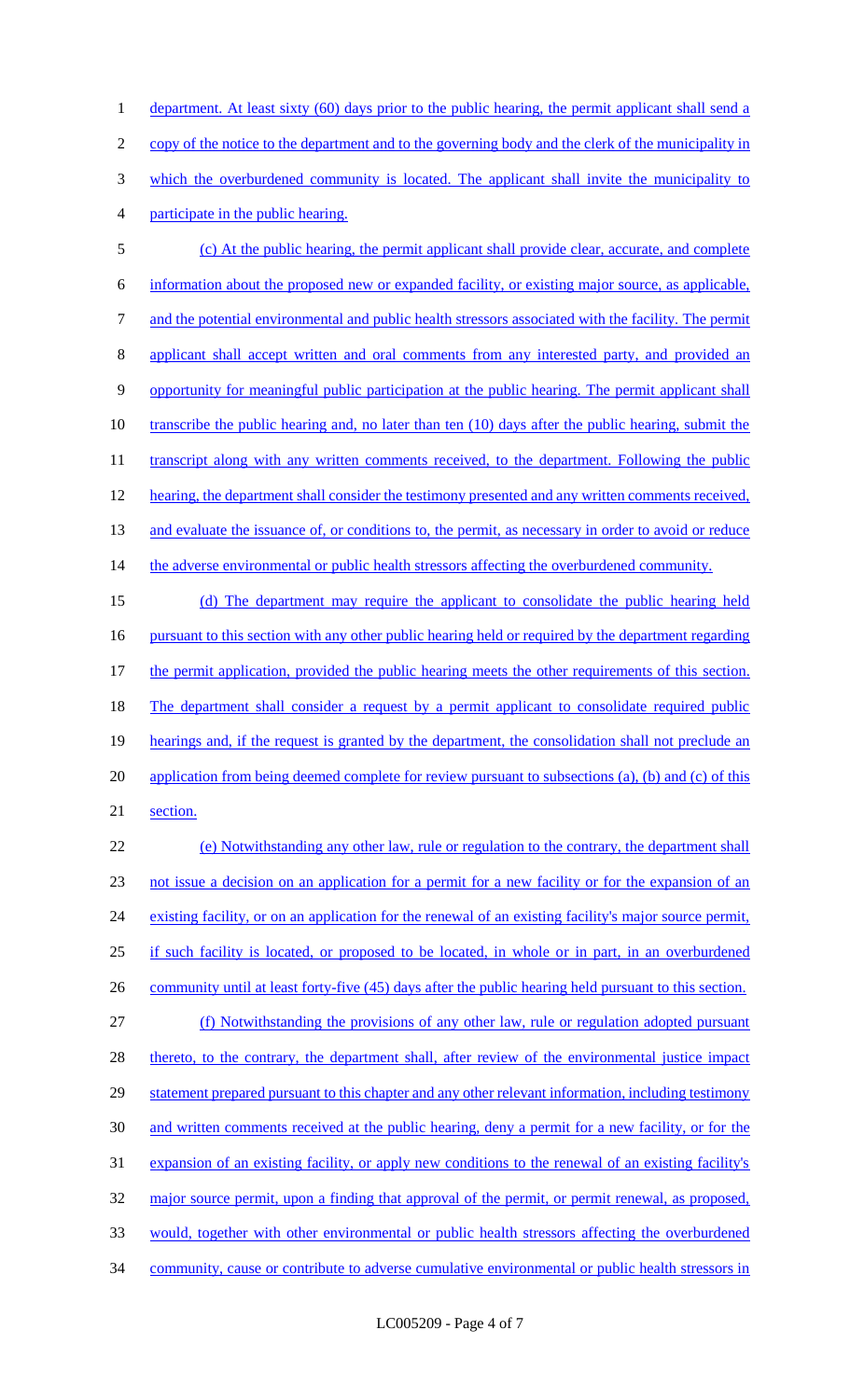1 the overburdened community that are higher than those stressors borne by other communities within the state, county, or other geographic unit of analysis as determined by the department pursuant to rule, regulation, or guidance adopted or issued pursuant to § 46-6.3-4, except that where the department determines that a new or expanded facility will serve a compelling public interest 5 in the community where it is to be located, the department may grant a permit that imposes conditions on the construction and operation of the facility to protect the public health .

- (g) Notwithstanding the provisions of any other law, rule or regulation adopted pursuant thereto to the contrary, the department may, after review of the environmental justice impact statement and any other relevant information, including testimony and written comments received at the public hearing, apply conditions to a permit for the expansion of an existing facility, or the 11 renewal of an existing facility's major source permit, concerning the construction and operation of 12 the facility to protect the public health, upon a finding that approval of a permit or permit renewal, as proposed, would, together with other environmental or public health stressors affecting the 14 overburdened community, cause or contribute to adverse cumulative environmental or public health stressors in the overburdened community that are higher than those stressors borne by other 16 communities within the state, county, or other geographic unit of analysis as determined by the 17 department pursuant to rule, regulation, or guidance adopted or issued pursuant to § 46-6.3-4.
- (h) If a permit applicant is applying for more than one permit for a proposed new or expanded facility, the permit applicant shall only be required to comply with the provisions of this section once, unless the department, in its discretion, determines that more than one public hearing is necessary due to the complexity of the permit applications necessary for the proposed new or 22 expanded facility. Nothing in this section shall be construed to limit the authority of the department to hold or require additional public hearings, as may be required by any other law, rule, or 24 regulation. (i) Nothing in this section shall be construed to limit the right of an applicant to continue

26 facility operations during the process of permit renewal to the extent such right is conveyed by applicable law, rule, or regulation, including any of the rules and regulations adopted pursuant to

28 chapter 6.2 of title 42, ("act on climate") or the "Air Pollution Control Act (1954)," Pub. L. 1954,

chapter 212.

(j) In addition to any other fee authorized by law, rule, or regulation, the department shall

assess each permit applicant a reasonable fee in order to cover the department's costs associated

32 with the implementation of this chapter, including costs to provide technical assistance to permit

- applicants and overburdened communities as needed to comply with this chapter.
- **42-6.3-4. Rules and regulations.**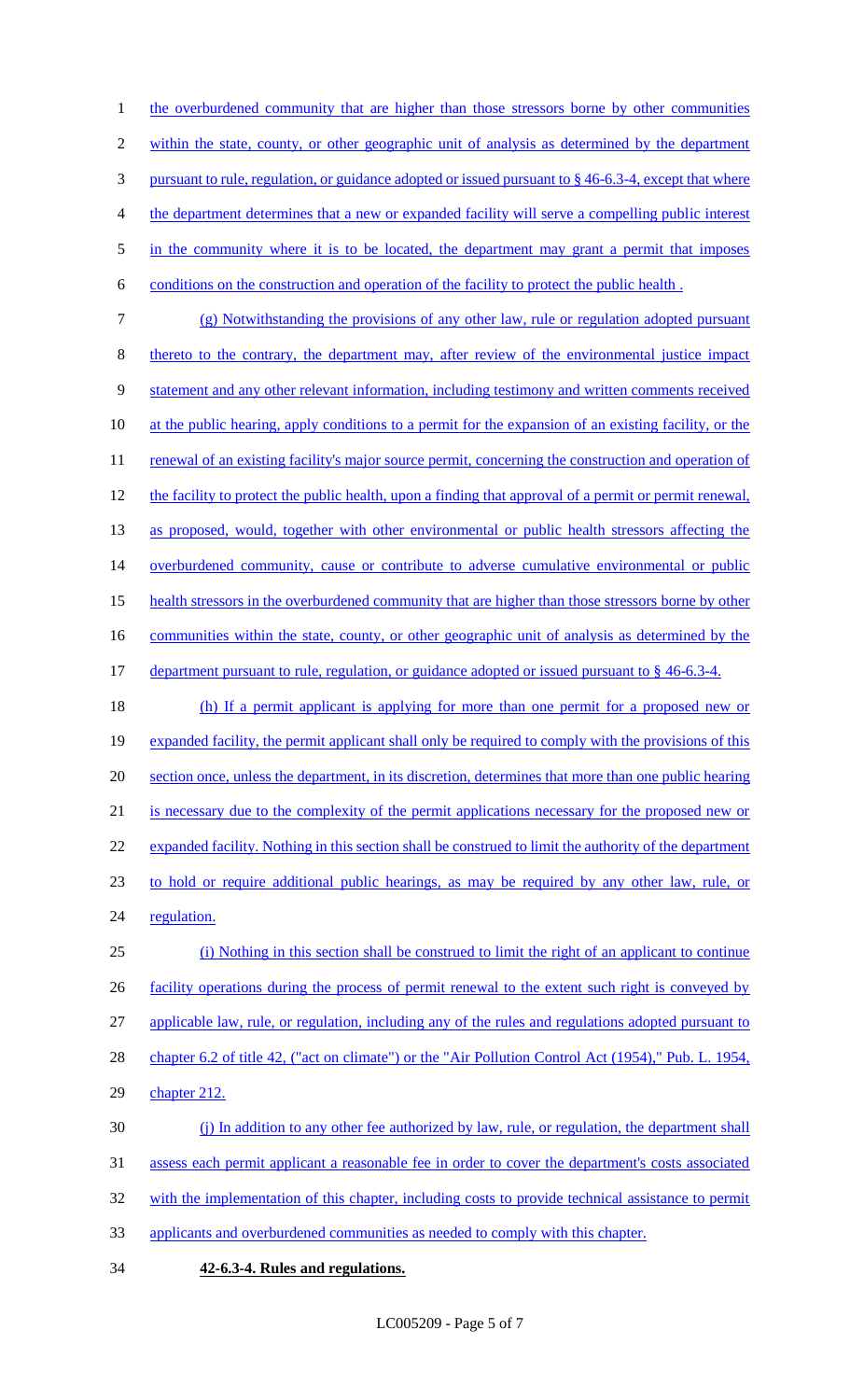- 1 (a) The department shall adopt, pursuant to the chapter 35 of title 42, ("administrative
- 2 procedure act"), rules and regulations as are necessary to implement the provisions of this chapter.
- 3 (b) The department may issue technical guidance for compliance with this chapter, which
- 4 the department shall publish on its Internet website.
- 5 SECTION 2. This act shall take effect upon passage.

======== LC005209 ========